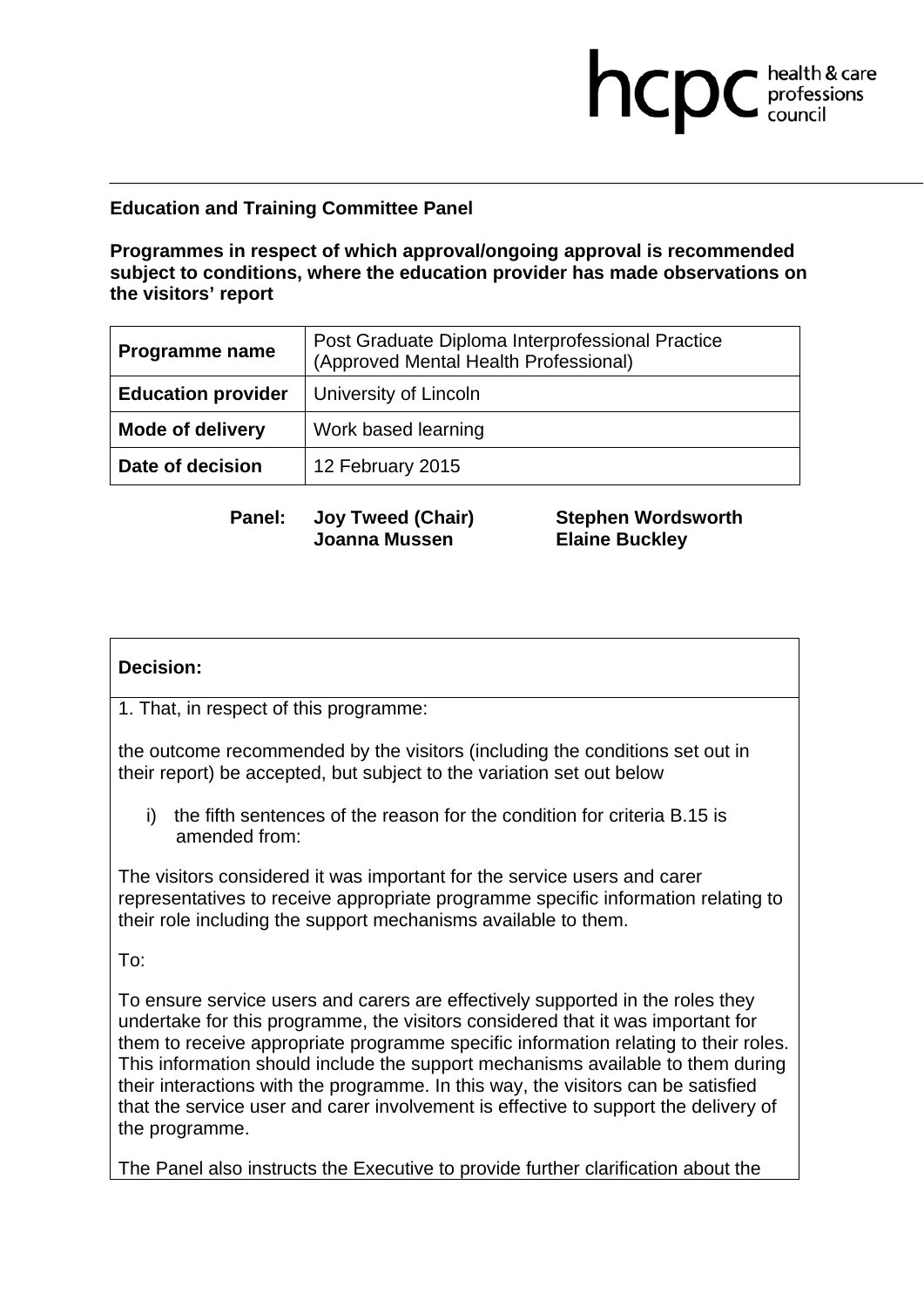nature of the condition for criteria D.9, particularly clarifying the term 'practice placement educator'.

## **Reasons**

The Panel was satisfied that the condition for criteria B.15 should stand, but decided to reinforce the reasoning around support of service users and carers based on the observation provided by the education provider. The Panel noted that education providers should ensure that service uses and carers are supported in their roles relating to the particular programme under consideration, and that this criteria is the most appropriate to contain requirements in this area.

The Panel also considered the education provider's observation for criteria D.9, specifically the statement questioning "who it is that the visitors require further information on regarding their registration". The Panel decided that the condition should stand, but that the Executive should provide further clarification on the term 'practice placement educator'.

**Signed: …………………………………………………………………….. Panel Chair**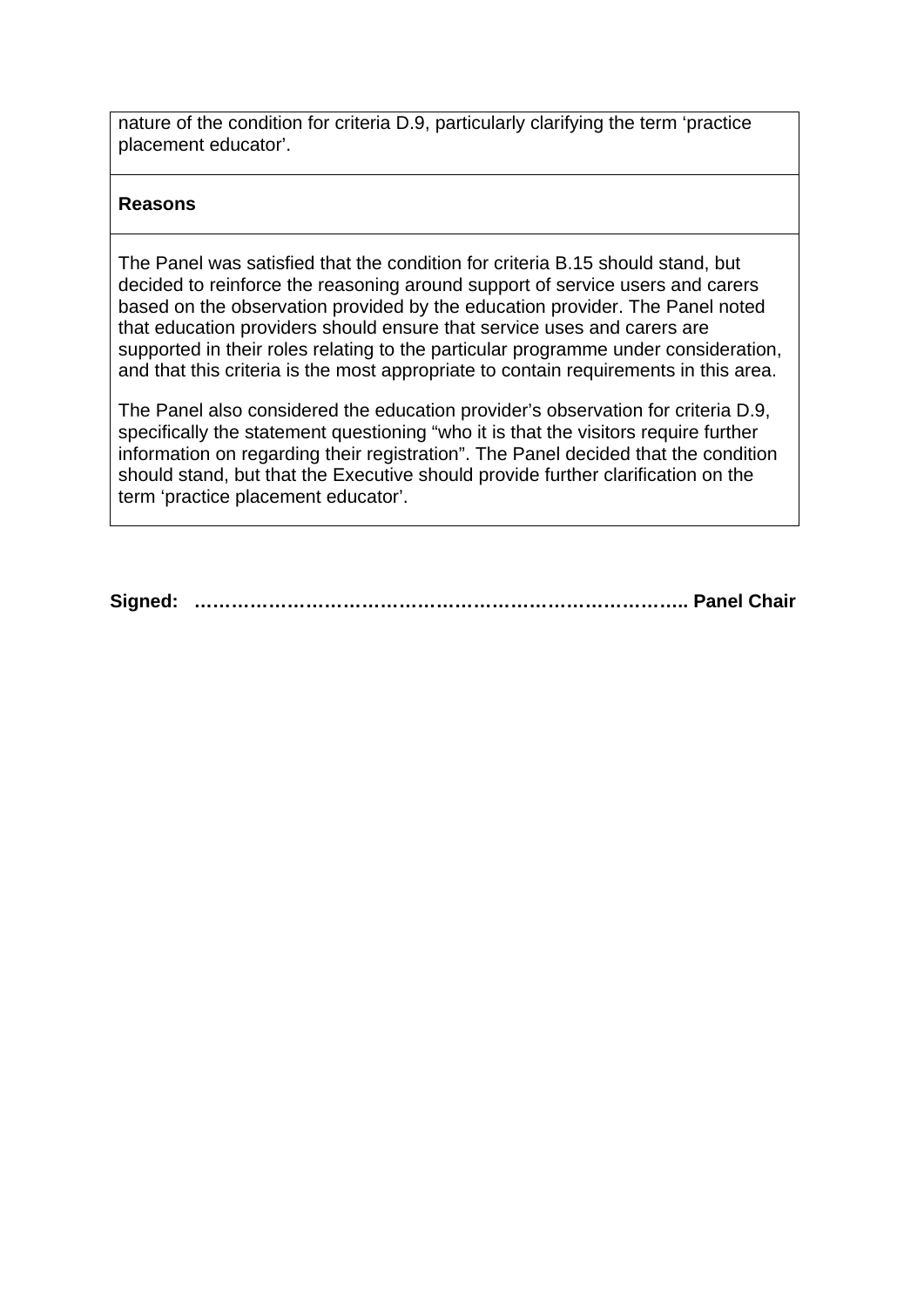## **Education and Training Committee Panel**

**Programmes in respect of which approval/ongoing approval is recommended subject to conditions, where the education provider has made observations on the visitors' report** 

| <b>Programme name</b>     | Master of Social Work |
|---------------------------|-----------------------|
| <b>Education provider</b> | University of Durham  |
| <b>Mode of delivery</b>   | Full time             |
| Date of decision          | 12 February 2015      |

**Panel: Joy Tweed (Chair) Joanna Mussen** 

**Stephen Wordsworth Elaine Buckley** 

**health & care** 

#### **Decision:**

1. That, in respect of this programme:

the outcome recommended by the visitors (including the conditions and recommendations set out in their report) be accepted, but subject to the variations set out below

i) the fourth and fifth sentences of the reason for the condition for SET 2.3 are amended from:

From the time of application, applicants can declare any previous conviction(s) at any stage of the admission process. However, the visitors noted that it is not clear how the decision to allow the applicant to declare a conviction is determined.

To:

However, from the documentation, it appears that applicants can declare any previous conviction(s) at any stage of the admission process. Therefore, the visitors noted that it is not clear how the applicant is required to declare a conviction, and that there could be discrepancies in how a declaration is handled depending on the timing of the declaration.

ii) the recommendation for SET 6.8 is amended from: